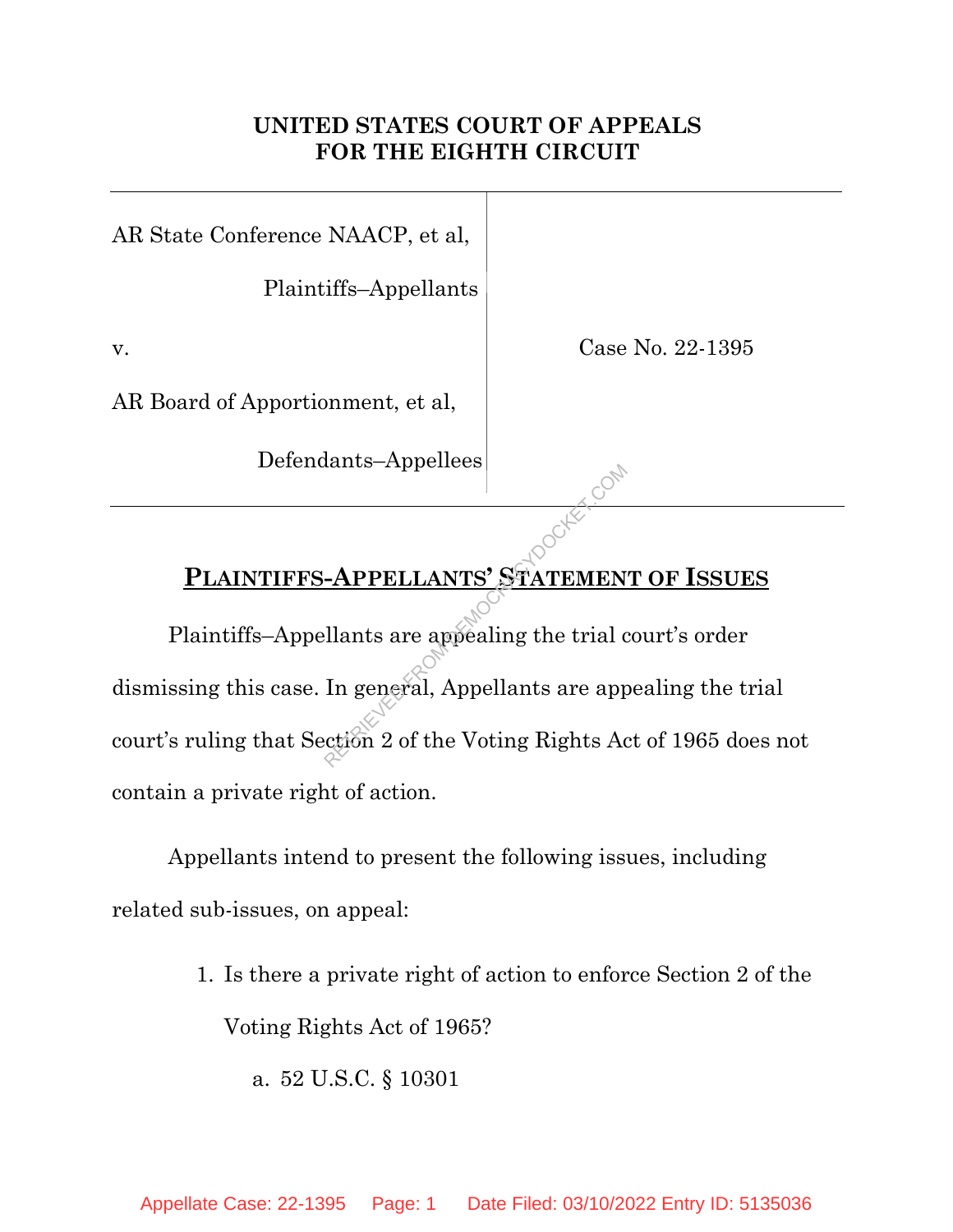- b. 52 U.S.C. § 10302
- c. 52 U.S.C. § 10310(e)
- d. *Morse v. Republican Party of Virginia*, 517 U.S. 186 (1996)
- e. *Roberts v. Wamser*, 883 F.2d 617 (8th Cir. 1989)
- 2. Is the question as to whether Section 2 contains a private right of action jurisdictional?
	- a. *Verizon Maryland, Inc. v. Pub. Serv. Comm'n of Maryland*, 535 U.S. 635 (2002)
	- b. *Mata v. Lynch*, 576 U.S. 143 (2015)
	- c. *Brnovich v. Democratic Nat'l Comm*., 141 S. Ct. 2321 (2021) reta Maryland, Inc. v. Pub. Ser<br>1974 (2002)<br>2015 (2002)<br>2015 (2015)<br>2016 v. Democratic Nat'l Comp<br>2016 v. Democratic Nat'l Comp<br>2016 (2017)
	- d. *Principal Secs., Inc. v. Agarwal*, 23 F.4th 1080 (8th Cir. 2022)

Respectfully submitted,

/s/ *Gary Sullivan* 

Gary Sullivan (AR Bar: 92051) gary@acluarkansas.org ARKANSAS CIVIL LIBERTIES UNION FOUNDATION, INC. 904 West 2nd Street Little Rock, AR 72201 Tel: (501) 374-2842